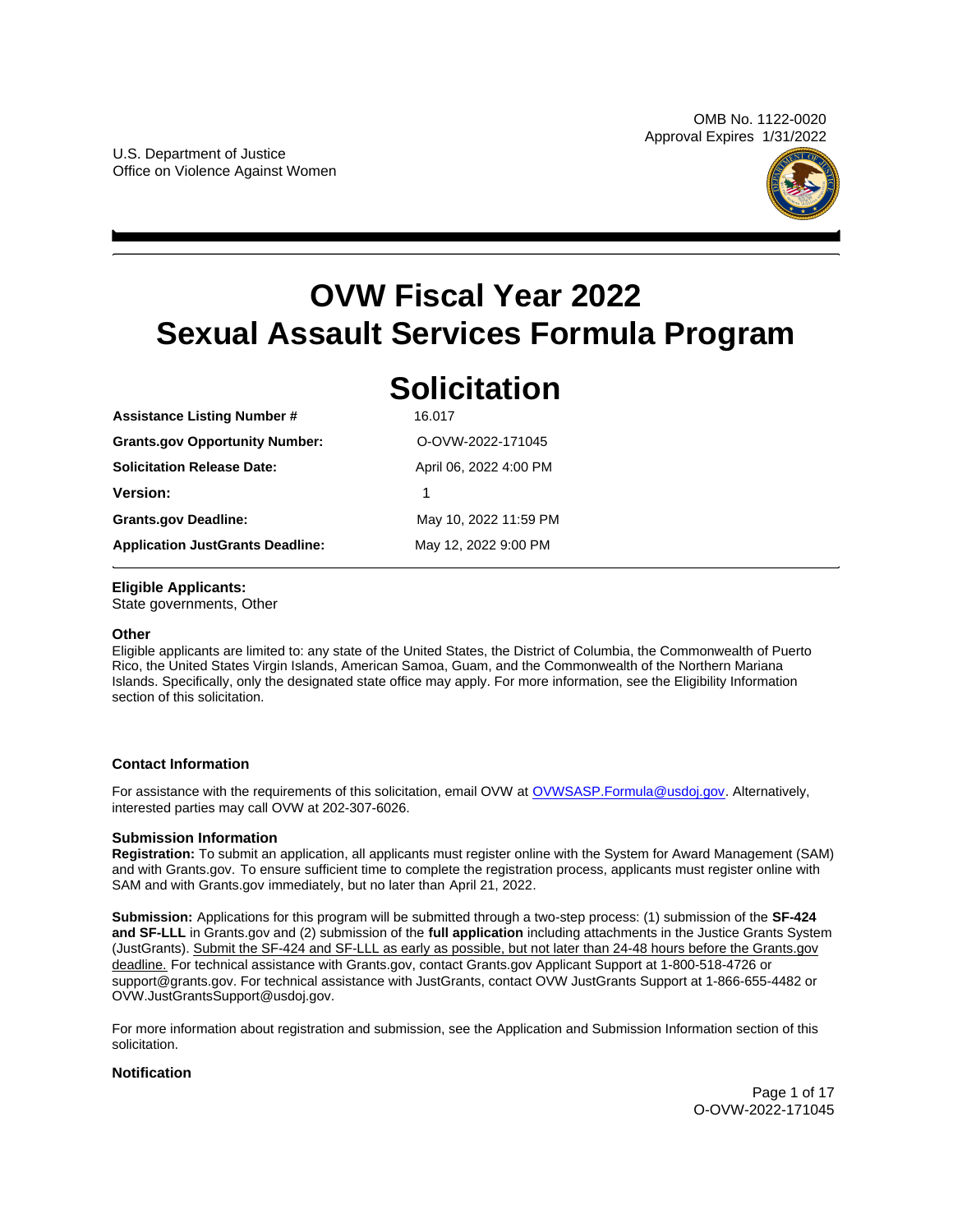OVW anticipates notifying applicants of funding decisions by October 1, 2022.

Page 2 of 17 O-OVW-2022-171045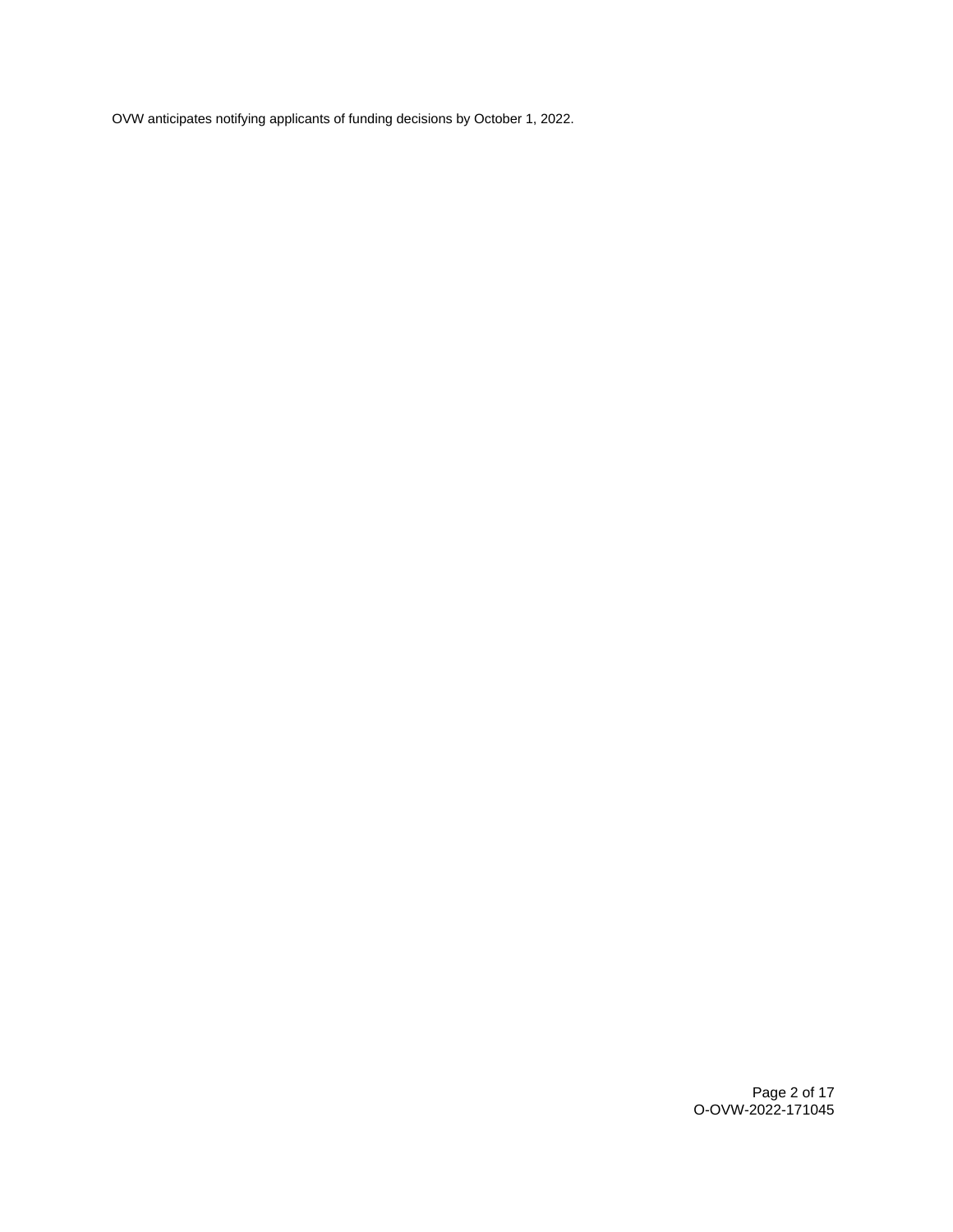## **Contents**

| Contact Information                                                                            | 1               |
|------------------------------------------------------------------------------------------------|-----------------|
| <b>Program Description</b>                                                                     | 5               |
| Overview of OVW                                                                                | 5               |
| <b>Statutory Authority</b>                                                                     | 5               |
| About this OVW Program                                                                         | 5               |
| Program Scope                                                                                  | 5               |
| <b>Purpose Areas</b>                                                                           | 5               |
| Activities that Compromise Victim Safety and Recovery or Undermine Offender Accountability     | 6               |
| Out-of-Scope Activities                                                                        | 6               |
| Activities Requiring Prior Approval                                                            | 6               |
| <b>Federal Award Information</b>                                                               | 6               |
| Awards, Amounts and Durations                                                                  | 6               |
| Availability of Funds                                                                          | $\overline{7}$  |
| <b>Award Period and Amounts</b>                                                                | 7               |
| Rape Survivor Child Custody Act                                                                | 7               |
| <b>Eligibility Information</b>                                                                 | $\overline{7}$  |
| <b>Eligible Applicants</b>                                                                     | $\overline{7}$  |
| Cost Sharing or Matching                                                                       | 8               |
| Application and Submission Information                                                         | 8               |
| Address to Request Application Package                                                         | 8               |
| Content and Form of Application Submission                                                     | 8               |
| Formatting and Technical Requirements                                                          | 8               |
| <b>Application Contents</b>                                                                    | 8               |
| Information to Complete the Application for Federal Assistance (SF-424)                        | 8               |
| Standard Applicant Information (JustGrants 424 and General Agency Information)                 | 9               |
| Data Requested with Application                                                                | 9               |
| <b>Proposal Narrative</b>                                                                      | 9               |
| <b>Budget and Associated Documentation</b>                                                     | 10              |
| <b>Funding Restrictions</b>                                                                    | 10              |
| Pre-Agreement Cost                                                                             | 10              |
| Indirect Cost Rate Agreement (if applicable)                                                   | 11              |
| <b>Additional Application Components</b>                                                       | 11              |
| Letter of Assurance Regarding Meaningful Involvement                                           | 11              |
| <b>Confidentiality Notice Form</b>                                                             | 11              |
| Letter of Nonsupplanting                                                                       | 11              |
| <b>Disclosures and Assurances</b>                                                              | 11              |
| Disclosure of Lobbying Activities                                                              | 11              |
| <b>DOJ Certified Standard Assurances</b>                                                       | 11              |
| DOJ Certifications Regarding Lobbying; Debarment, Suspension and Other Responsibility Matters; |                 |
| and Drug-Free Workplace Requirements                                                           | 11              |
| How to Apply                                                                                   | 12              |
| Unique Entity Identifier and System for Award Management (SAM)                                 | 12 <sup>°</sup> |
| Submission Dates and Time                                                                      | 12 <sub>2</sub> |
| Applicant Actions with Required Dates/Deadline                                                 | 12              |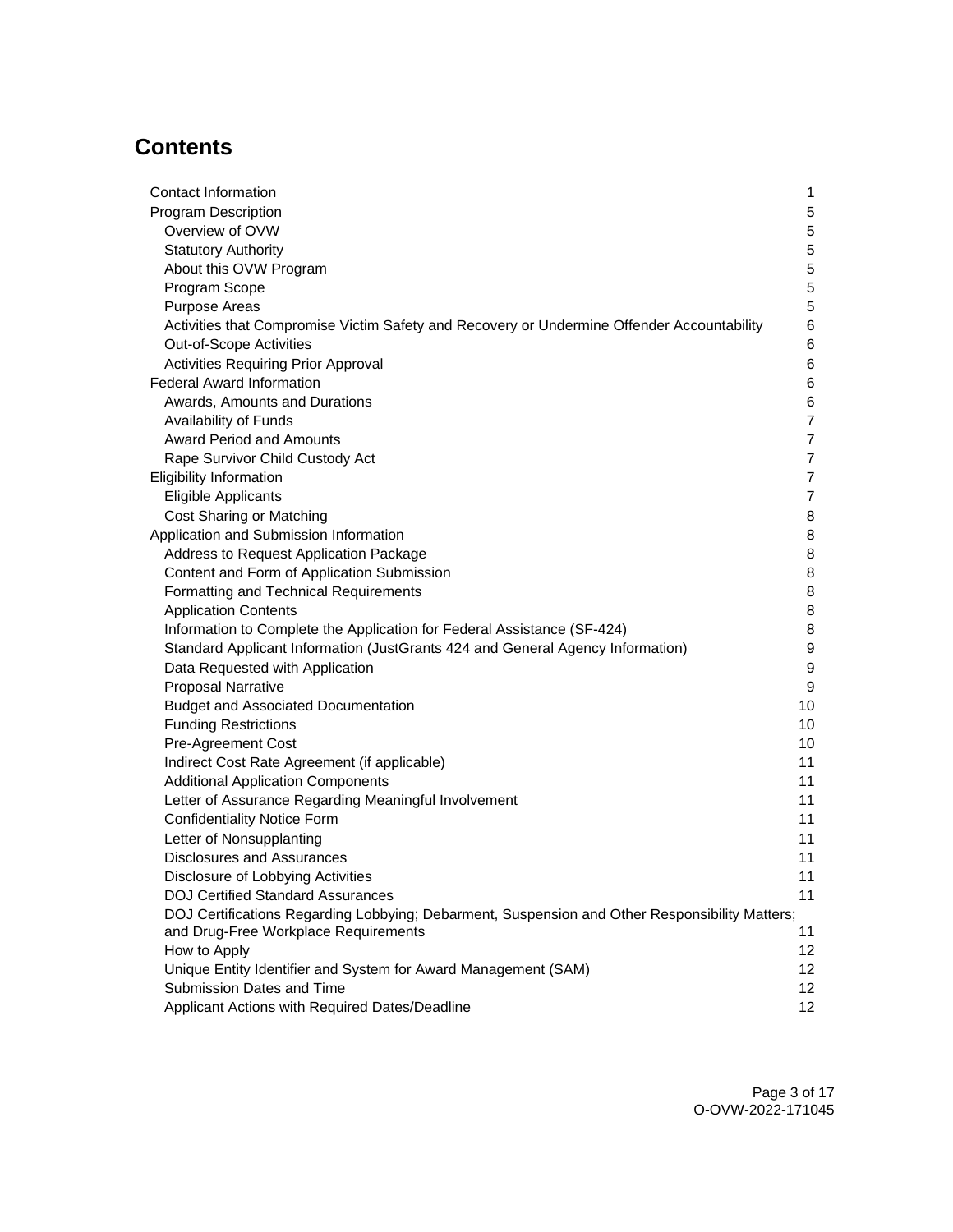| Register directly in SAM.gov by April 21, 2022 and be assigned a Unique Entity ID (SAM) upon        |    |
|-----------------------------------------------------------------------------------------------------|----|
| registration. Access the SAM online registration through the SAM homepage and follow the online     |    |
| instructions for new SAM users. Entities must update or renew their SAM registration at least once  |    |
| a year to maintain an active status.                                                                | 12 |
| Register with Grants.gov by April 21, 2022. Once the SAM registration is active, the applicant will |    |
| be able to complete the Grants.gov registration.                                                    | 12 |
| OVW Policy on Late Submissions/Other Submission Requirements                                        | 13 |
| Application Review Information                                                                      | 13 |
| Criteria, Review, and Review Process                                                                | 13 |
| Anticipated Announcement and Federal Award Dates                                                    | 14 |
| <b>Federal Award Administration Information</b>                                                     | 14 |
| <b>Federal Award Notices</b>                                                                        | 14 |
| Administrative, National Policy, and Other Legal Requirements                                       | 14 |
| General Information about Post-Federal Award Reporting Requirements                                 | 14 |
| Federal Awarding Agency Contact(s)                                                                  | 14 |
| Other Information                                                                                   | 15 |
| Public Reporting Burden- Paper Work Reduction Act Notice                                            | 15 |
| <b>Application Checklist</b>                                                                        | 15 |
| <b>Survey Questions</b>                                                                             | 15 |
|                                                                                                     |    |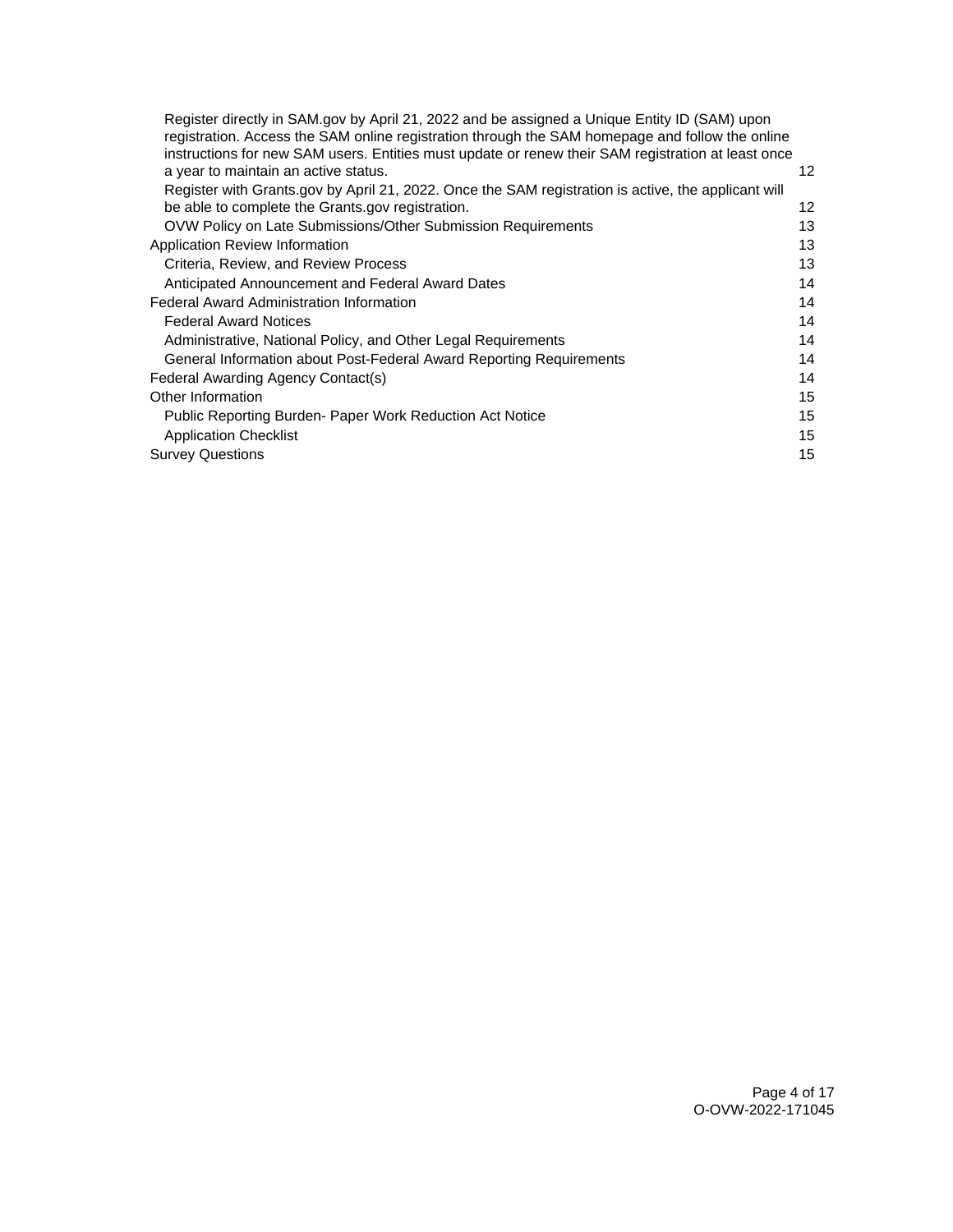## <span id="page-4-0"></span>**Program Description**

## **Overview of OVW**

OVW is a component of the United States Department of Justice (DOJ). Created in 1995, OVW administers grant programs authorized by the Violence Against Women Act (VAWA) and subsequent legislation and provides national leadership on issues of domestic violence, dating violence, sexual assault, and stalking. OVW grants support coordinated community responses to hold offenders accountable and serve victims.

## **Statutory Authority**

34 U.S.C § 12511

#### **About this OVW Program**

This program is authorized by 34 U.S.C § 12511. The Sexual Assault Services Formula Program (SAS Formula) (CFDA#16.017) directs grant dollars to states and territories to assist them in supporting rape crisis centers and other nonprofit, nongovernmental organizations or tribal programs that provide direct intervention and related assistance to victims of sexual assault, without regard to age. For additional information about this program and related performance measures, including how awards contribute to the achievement of program goals and objectives, see:

- OVW grant program information: [OVW Grants and Program Webpage.](https://www.justice.gov/ovw/grant-programs)
- Program performance measures under the Measuring Effectiveness Initiative: [VAWA Measuring](https://www.vawamei.org/grant-programs/)  [Effectiveness Initiative webpage.](https://www.vawamei.org/grant-programs/)
- Examples of successful projects in OVW's [most recent report to Congress](https://www.justice.gov/ovw/reports-congress#s1) on the effectiveness of VAWA grant programs.

#### **Program Scope**

Activities supported by this program are determined by statute, federal regulations, and OVW policies. If an applicant receives an award, the funded project is bound by this solicitation, the [DOJ Financial Guide,](https://www.justice.gov/ovw/page/file/1298396/download) including updates to the financial guide after an award is made, the [Solicitation Companion Guide,](https://www.justice.gov/ovw/resources-applicants) and the conditions of the award.

## **Purpose Areas**

Pursuant to 34 U.S.C. § 12511(a)(1), funds under this program must be used for one or more of the following purposes:

To provide intervention, advocacy, accompaniment, support services, and related assistance to:

- 1. Adult, youth, and child victims of sexual assault.
- 2. Family and household members of such victims.
- 3. Those collaterally effected by the victimization, except by the perpetrator of such victimization.

Specifically, funds under the SAS Formula Program must be used to support the establishment, maintenance, and expansion of rape crisis centers and other nongovernmental or tribal programs and projects to assist individuals who have been victimized by sexual assault, without regard to the age of the individual. See 34 U.S.C. § 12511(b)(1).

SAS Formula grants shall be used by states and territories to provide grants to rape crisis centers and other non-profit, nongovernmental organizations or tribal programs for programs and activities that provide direct intervention and related assistance. The term "rape crisis center" means a nonprofit, nongovernmental, or tribal organization, or governmental entity in a state other than a territory that provides intervention and related assistance to victims of sexual assault without regard to their age. In the case of a governmental entity, the entity may not be part of the criminal justice system (such as a law enforcement agency) and must be able to offer a comparable level of confidentiality as a nonprofit entity that provides similar victim services. See 34 U.S.C. § 12291(a)(25). Pursuant to 34 U.S.C. § 12511(b)(2)(C), intervention and related assistance may include:

- 1. 24-hour hotline services providing crisis intervention services and referral.
- 2. Accompaniment and advocacy through medical, criminal justice, and social support systems, including medical facilities, police, and court proceedings.

Page 5 of 17 O-OVW-2022-171045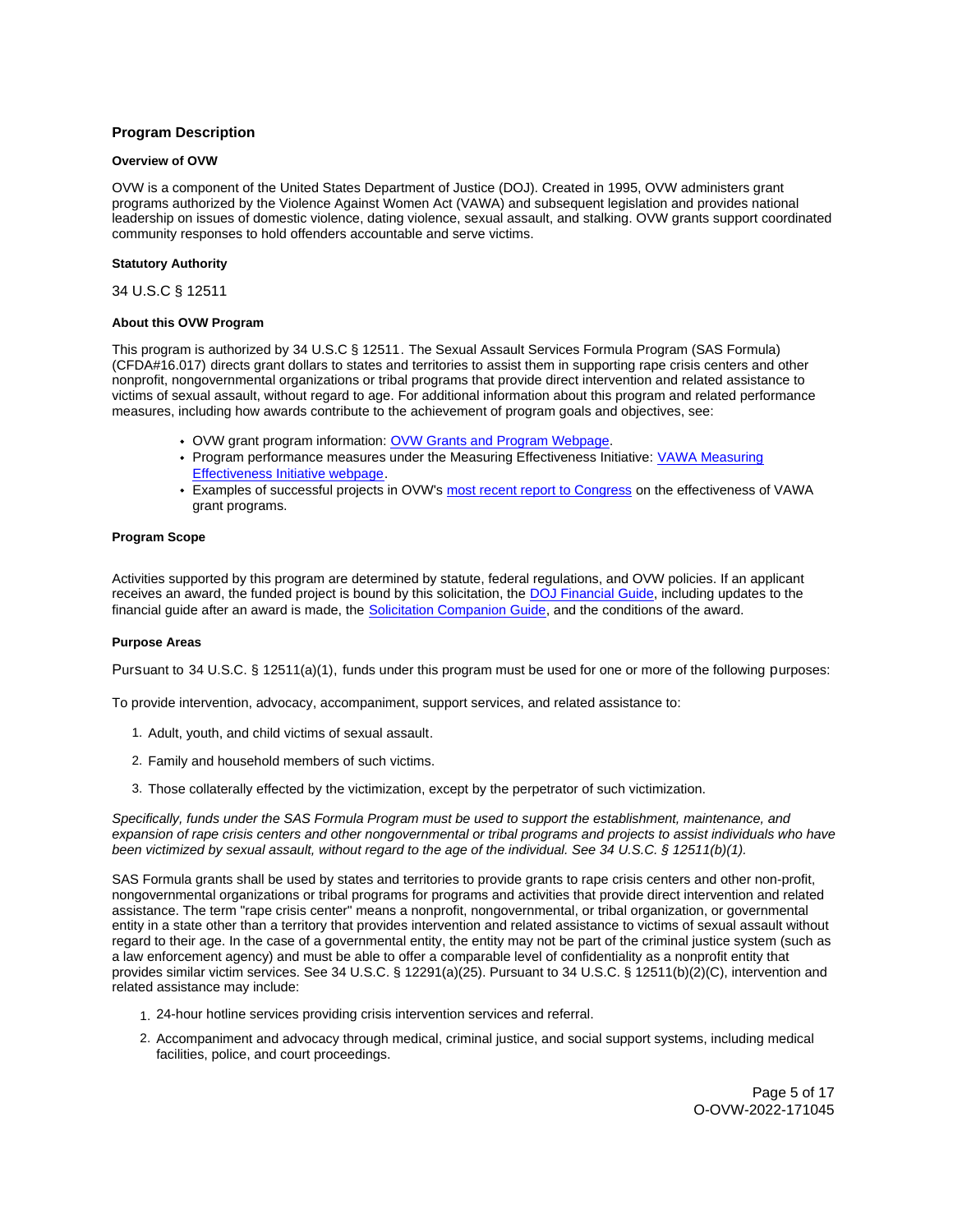- <span id="page-5-0"></span>3. Crisis intervention, short-term individual and group support services, and comprehensive service coordination and supervision to assist sexual assault victims and family or household members.
- 4. Information and referral to assist the sexual assault victim and family or household members.
- 5. Community-based, culturally specific services and support mechanisms, including outreach activities for underserved communities.
- 6. Development and distribution of materials on issues related to the services described in numbers 1 through 5<br>above.

## **Activities that Compromise Victim Safety and Recovery or Undermine Offender Accountability**

OVW does not fund activities that jeopardize victim safety, deter or prevent physical or emotional healing for victims, or allow offenders to escape responsibility for their actions. States and territories will need to ensure that subgrantees do not engage in such activities. Information on activities that compromise victim safety and recovery or undermine offender accountability may be found in the [Solicitation Companion Guide.](https://www.justice.gov/ovw/resources-applicants)

#### **Out-of-Scope Activities**

The activities listed below are out of the program scope and will not be supported by this program's funding. See also the list of unallowable costs in the Funding Restrictions section of this solicitation.

- 1. Research projects. Funds under this program may not be used to conduct research, defined in 28 C.F.R. § 46.102 as a systematic investigation designed to develop or contribute to generalizable knowledge. Surveys and focus groups, depending on their design and purpose, may constitute research and therefore be out-of-scope. Prohibited research does not include assessments conducted for internal improvement purposes only. Applicants considering such assessments must refer to the OVW research decision tree in the Solicitation Companion Guide to ensure that the activity does not qualify as human subjects research. For information on distinguishing between research and assessments, see the [Solicitation Companion Guide.](https://www.justice.gov/ovw/resources-applicants)
- 2. Activities focused on prevention efforts and education (e.g., bystander intervention, social norms campaigns, presentations on healthy relationships, etc.).
- 3. Criminal justice-related projects, including law enforcement, prosecution, courts, and forensic interviews.
- 4. Sexual Assault Forensic Medical Examiner programs.
- 5. Sexual Assault Response Team coordination.
- 6. Providing training to allied professions and the community (e.g., law enforcement, child protection services,
- prosecution, other community-based organizations, etc.).
- 7. Domestic violence services unrelated to sexual violence.

Any out-of-scope activities will need to be removed from the application. States and territories will also need to ensure that subgrantees do not engage in out-of-scope activities.

## **Activities Requiring Prior Approval**

Recipients must receive prior approval before using grant funds to support surveys, whether conducted as part of a program or needs assessment, or for any other purpose. Prior approval is necessary to determine whether the activity is within the scope of the award and meets the requirements of the Paperwork Reduction Act (see the Solicitation [Companion Guide](https://www.justice.gov/ovw/resources-applicants) for more information).

## **Federal Award Information**

#### **Solicitation Categories**

This solicitation does not include Solicitation Categories.

**Awards, Amounts and Durations** 

**Anticipated Number of Awards**  56

**Anticipated Maximum Dollar Amount of Awards**  \$1,105,638.00

**Period of Performance Start Date**  8/1/22 12:00 AM

**Period of Performance Duration (Months)**  24

**Anticipated Total Amount to be Awarded Under Solicitation** 

> Page 6 of 17 O-OVW-2022-171045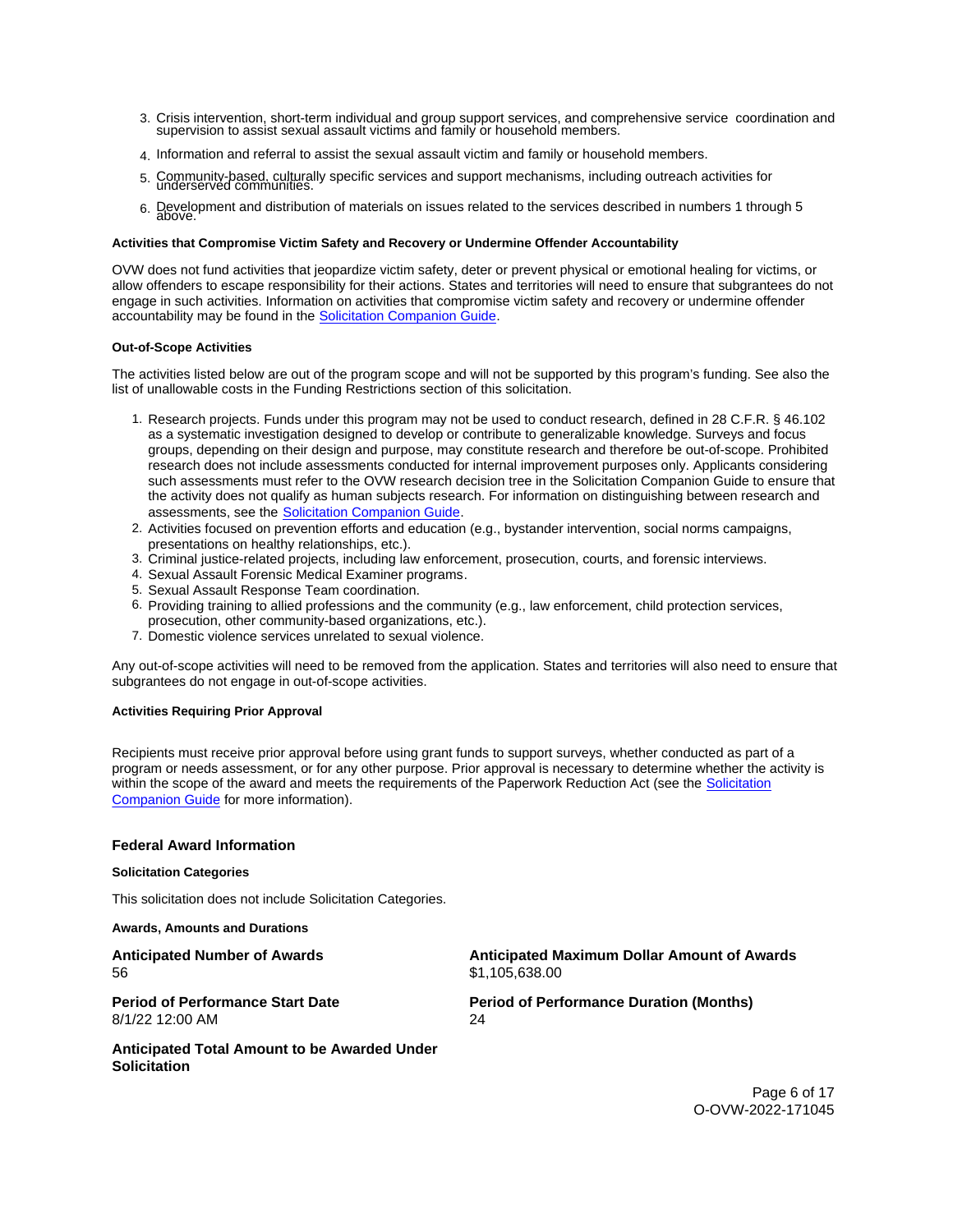## <span id="page-6-0"></span>[\\$32,940,000.00](https://32,940,000.00)

#### **Availability of Funds**

All awards are subject to the availability of appropriated funds and any modifications or additional requirements that may be imposed by law. There is no guarantee that funds will be available in the future.

## **Award Period and Amounts**

The award period is 24 months. The total "estimated funding" on the SF-424 must reflect 24 months. Generally, the award period will start on August 1, 2022.

By statute (34 U.S.C. § 12511(b)(4)), OVW will award not less than 1.5 percent of the total amount appropriated for the SAS Formula Program to each state, the District of Columbia, and the Commonwealth of Puerto Rico. The United States Virgin Islands, American Samoa, Guam, and the Commonwealth of the Northern Mariana Islands will be awarded a base amount of .25 percent of the total appropriated amount. Funds remaining after the allocated base amounts will be distributed among the states and territories according to population. The most accurate and complete data compiled by the United States Bureau of the Census are used to determine the populations.

OVW will make a maximum of 56 awards.

Awards will be made as grants.

#### **Rape Survivor Child Custody Act**

In FY 2022, states and territories may apply for additional funds (up to ten percent of the three-year average of combined SAS and STOP Violence Against Women Formula Grant Program (STOP) formula grant funds, with 75 percent of that amount supplementing the SAS award and 25 percent supplementing the STOP award) if the state meets the requirements of the Rape Survivor Child Custody Act (RSCCA). To qualify, the state or territory must have a law that allows the mother of a child conceived through rape to seek court-ordered termination of the parental rights of the rapist with regard to that child, which the court is authorized to grant upon clear and convincing evidence of rape. The effective date of the qualifying statute must be on or before October 1, 2022. States may receive the additional funding under the RSCCA **up to four times**.

States and territories that received RSCCA funds in FY 2016, 2017, 2018, 2019, 2020, or 2021

States and territories that received RSCCA funds in FY 2016, 2017, 2018, 2019, 2020, or 2021 that wish to receive them again in FY 2022 (and have received them fewer than four times) must submit a letter addressed to the Director of OVW certifying that no changes have been made to state law and that the state is still in compliance with the requirements of the RSCCA. This certification letter must be signed by the state Attorney General or another state official with authority to make binding legal determinations.

States and territories that did not receive RSSCA funding in FY 2016, 2017, 2018, 2019, 2020, or 2021

States and territories that applied for RSCCA funding in FY 2016, 2017, 2018, 2019, 2020, or 2021 but did not meet the requirements of the law, or states and territories that are applying for RSCCA funding for the first time in FY 2022, must submit a legal opinion stating that the state or territory meets the requirements of the law and citing any statutory or case law or other authorities relied on in making the determination. This legal opinion may be in the form of a letter addressed to the Director of OVW and must be signed by the state Attorney General or another state official with authority to make binding legal determinations. **Although the information provided by the state will inform OVW's decision, OVW will make the final eligibility determination.** 

States and territories must submit the legal opinion or the certification letter to OVW at [OVW.RSCCA@usdoj.gov](mailto:OVW.RSCCA@usdoj.gov) by **11:59 pm ET April 29, 2022**. OVW will not be able to consider any application or certification submitted after this date.

If the state or territory is awarded the additional funds, such funds will be subject to all of the requirements of the SAS Formula Program. Because this requirement applies to both STOP and SAS, OVW encourages the state administrators for the two programs to coordinate their responses.

## **Eligibility Information**

#### **Eligible Applicants**

Eligible entities for this program are limited to any state of the United States, the District of Columbia, the Commonwealth

Page 7 of 17 O-OVW-2022-171045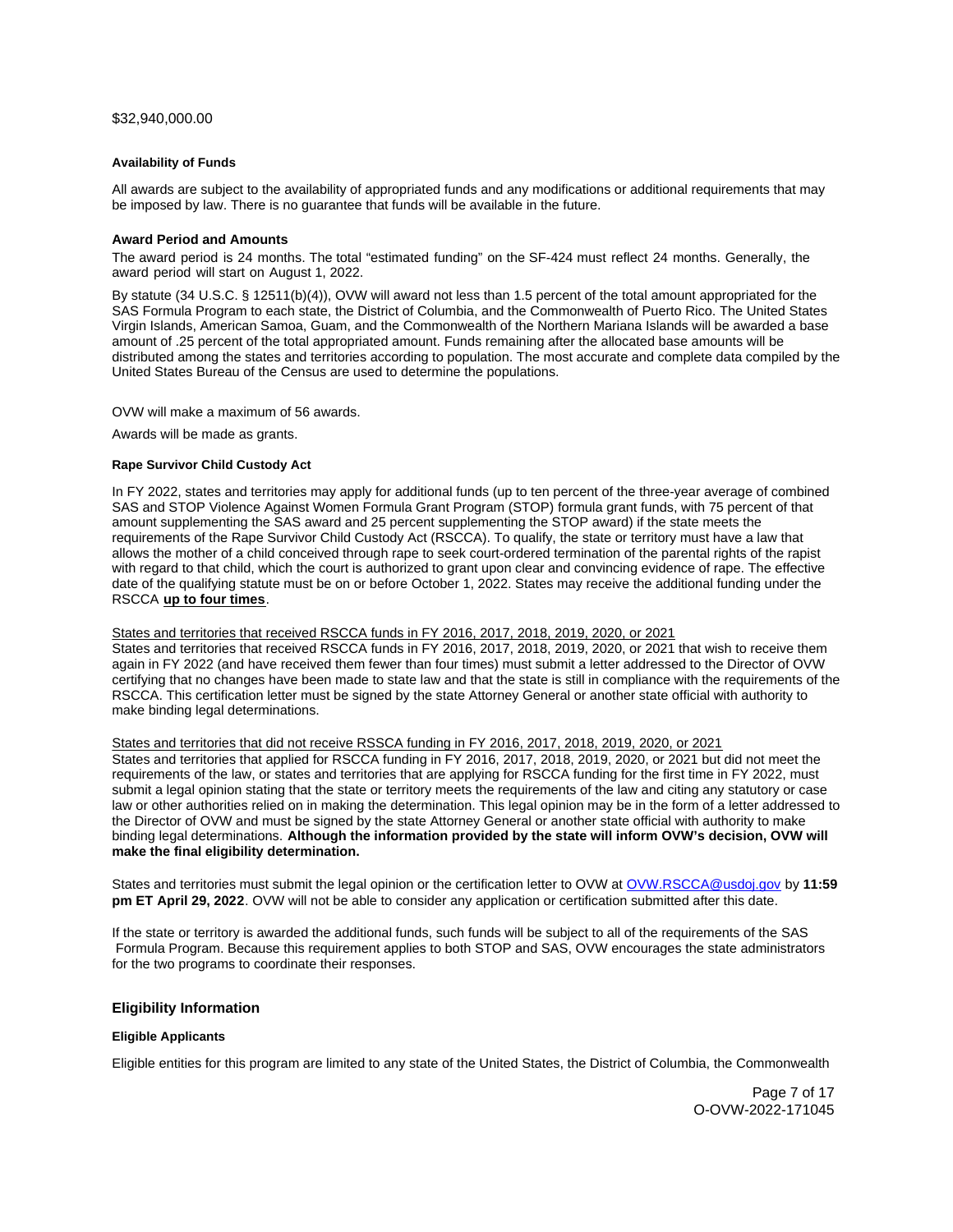<span id="page-7-0"></span>of Puerto Rico, the United States Virgin Islands, American Samoa, Guam, and the Commonwealth of the Northern Mariana Islands. Specifically, only the designated state office may apply.

Applications that are submitted by ineligible entities will not be considered for funding. Pursuant to 34 U.S.C. § 12291(b) (16)(iii), an applicant that is found to have an unresolved audit finding (not closed or resolved within 12 months of the final audit report from the Inspector General of the Department of Justice) is not eligible for funding during the following two fiscal years.

## **Cost Sharing or Matching**

This program has no matching or cost-sharing requirement.

## **Application and Submission Information**

## **Address to Request Application Package**

The complete app lication package (this solicitation, including links to required forms) is available on [Grants.gov](https://Grants.gov) and on the [OVW website.](https://www.justice.gov/ovw/how-apply) Applicants wishing to request a paper copy of these materials should contact 202-307-6026 or [OVWSASP.Formula@usdoj.gov.](http://OVWSASP.Formula@usdoj.gov)

## **Content and Form of Application Submission**

The information below ("**Formatting and Technical Requirements**" through "**Submission Dates and Times**") describes the full content and form of application submission.

## **Formatting and Technical Requirements**

Applications must follow the requirements below for all documents attached to the application, unless otherwise noted.:

- 1. Double-spaced (charts may be single-spaced)
- 2. 8½ x 11 inch pages
- 3. One-inch margins
- 4. Type no smaller than 12 point, Times New Roman (TNR) or Arial font, except for footnotes, which may be in 10 point font
- 5. Page numbers
- 6. No more than 10 pages for the Proposal Narrative
- 7. Word documents in the following formats: Microsoft Word (.doc), PDF files (.pdf), or Text Documents (.txt)
- 8. Headings and sub-headings that correspond to the sections identified in this section of the solicitation

## **Application Contents**

Applications must include the following required documents and demonstrate that the program eligibility requirements have been met. Applications that do not include all of the following components will be considered substantially incomplete and may result in a delay in funding. For a complete checklist of the application contents, see the Other Information section in this solicitation.

- 1. Proposal Narrative
- 2. Letter of Assurance Regarding Meaningful Involvement

#### **Information to Complete the Application for Federal Assistance (SF-424)**

## Application for Federal Assistance (SF-424)

Applicants must complete the SF-424 in [Grants.gov](https://Grants.gov). The SF-424 is generated when the applicant begins the submission process in [Grants.gov.](https://Grants.gov) For Type of Applicant (box 9), do not select "Other". The amount of federal funding requested goes in the "Estimated Funding" section of this form (box 18a). The amount in the Applicant line (box 18b) is the match provided by the applicant. The individual who is listed as "**Authorized Representative"** (box 21) must be an individual who has the authority to apply for and accept grant awards on behalf of the organization or jurisdiction.

**Intergovernmental Review (SF-424 Question 19)**: This solicitation ("funding opportunity") is subject to Executive Order

Page 8 of 17 O-OVW-2022-171045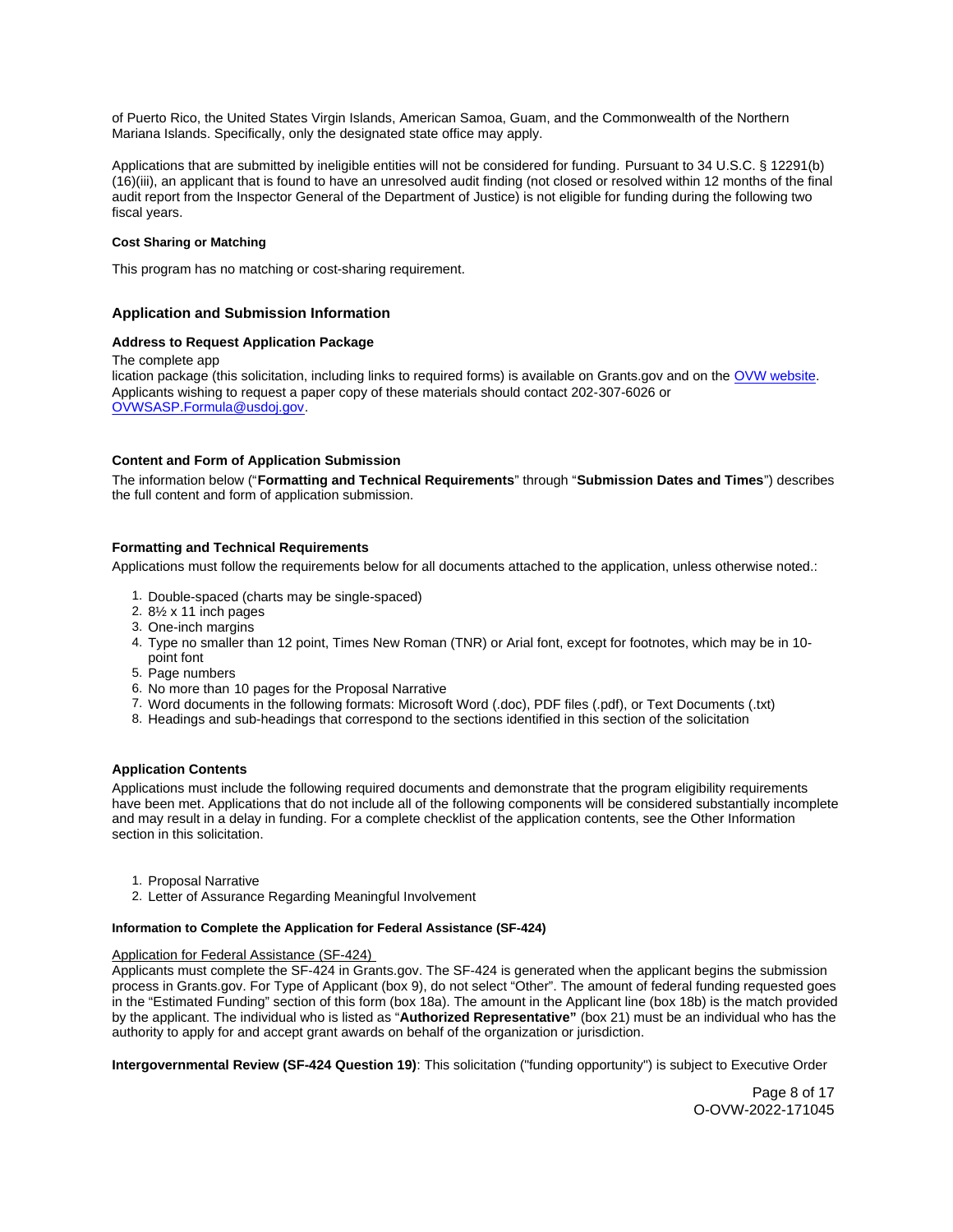<span id="page-8-0"></span>(E.O.) 12372, Intergovernmental Review of Federal Programs. Applicants must check the Office of Management and Budget's website for the names and addresses of state [Single Points of Contact](https://www.whitehouse.gov/wp-content/uploads/2020/04/SPOC-4-13-20.pdf) (SPOC) under Intergovernmental Review. If the applicant's state appears on the SPOC list, the applicant must contact the state SPOC to find out about, and comply with, the state's process under E.O. 12372. In completing the SF-424, such an applicant is to make the appropriate selection in response to question 19 once the applicant has complied with its state E.O. 12372 process. An applicant whose state does not appear on the SPOC list should answer question 19 by selecting the following response: "Program is subject to E.O. 12372 but has not been selected by the state for review."

#### Disclosure of Lobbying Activities (SF-LLL)

All applicants must complete and submit the Disclosure of Lobbying Activities (SF-LLL) form in [Grants.gov.](https://Grants.gov) Applicants that expend any funds for lobbying activities must provide the information requested on the SF-LLL. **Applicants that do not expend any funds for lobbying activities should enter "N/A" in the required highlighted fields.** 

## **Standard Applicant Information (JustGrants 424 and General Agency Information)**

This section in the JustGrants application is pre-populated with the SF-424 data submitted in [Grants.gov](https://Grants.gov). Applicants are required to review the Standard Applicant Information and make edits as needed, confirm the Authorized Representative, verify the legal name and address, and enter the ZIP code(s) for the areas affected by the project.

#### **Data Requested with Application**

The Data Requested with Application includes two surveys that must be completed in JustGrants: Pre-Award Risk Assessment and SAS Formula program DRA. The required questions appear at the end of this solicitation under the heading, Survey Questions. Applicants should click on the Survey Name to access and complete each survey.

## **Proposal Narrative**

The Proposal Narrative may not exceed 10 pages in length, double-spaced. The Proposal Narrative must include the following information:

- 1. An overview of the sexual assault services currently available to victims of sexual assault, including women, men, and children, throughout the state or territory.
- 2. An overview of the current state or territory efforts in place to address sexual assault.
- 3. A brief description of the process the state or territory uses to make its subgrant awards (e.g., formula-based or competitive awards).
- 4. An explanation of how funding under the SAS Formula Program complements the state/territory STOP Implementation Plan.
- 5. A detailed description of procedures to be used by the state or territory to ensure equitable distribution of grants and grant funds within the state or territory and between urban and rural areas.

#### Meaningful Involvement in Developing the Application

A detailed description of how the state or territory meaningfully involved its sexual assault coalition and representatives from underserved communities, including tribes, in developing the application and plans for the funding, including:

- 1. The process and communication method used by the state or territory to involve the sexual assault coalition **and**  representatives from underserved communities.
- 2. The specific underserved communities the state or territory included in the application process and methods used to reach out to and communicate with these communities.
- 3. The number of times the state or territory has met with its coalition and representatives from underserved communities to discuss and develop **this** application, and a brief description of those meetings.
- 4. Whether the coalition and representatives from underserved communities were provided an opportunity to review this application and provide comment, prior to its submission.
- 5. How the state or territory has incorporated feedback and input from the coalition and representatives from underserved communities into **this** application.

Note: For the purposes of this solicitation, Underserved communities are communities consisting of "populations who face barriers in accessing and using victim services, and include populations underserved because of geographic location, religion, sexual orientation, gender identity, underserved racial and ethnic populations, populations underserved because of special needs (such as language barriers, disabilities, alienage status, or age), and any other population determined to be underserved by the Attorney General or by the Secretary of Health and Human Services, as appropriate." 34 U.S.C. § 12291(a)(39).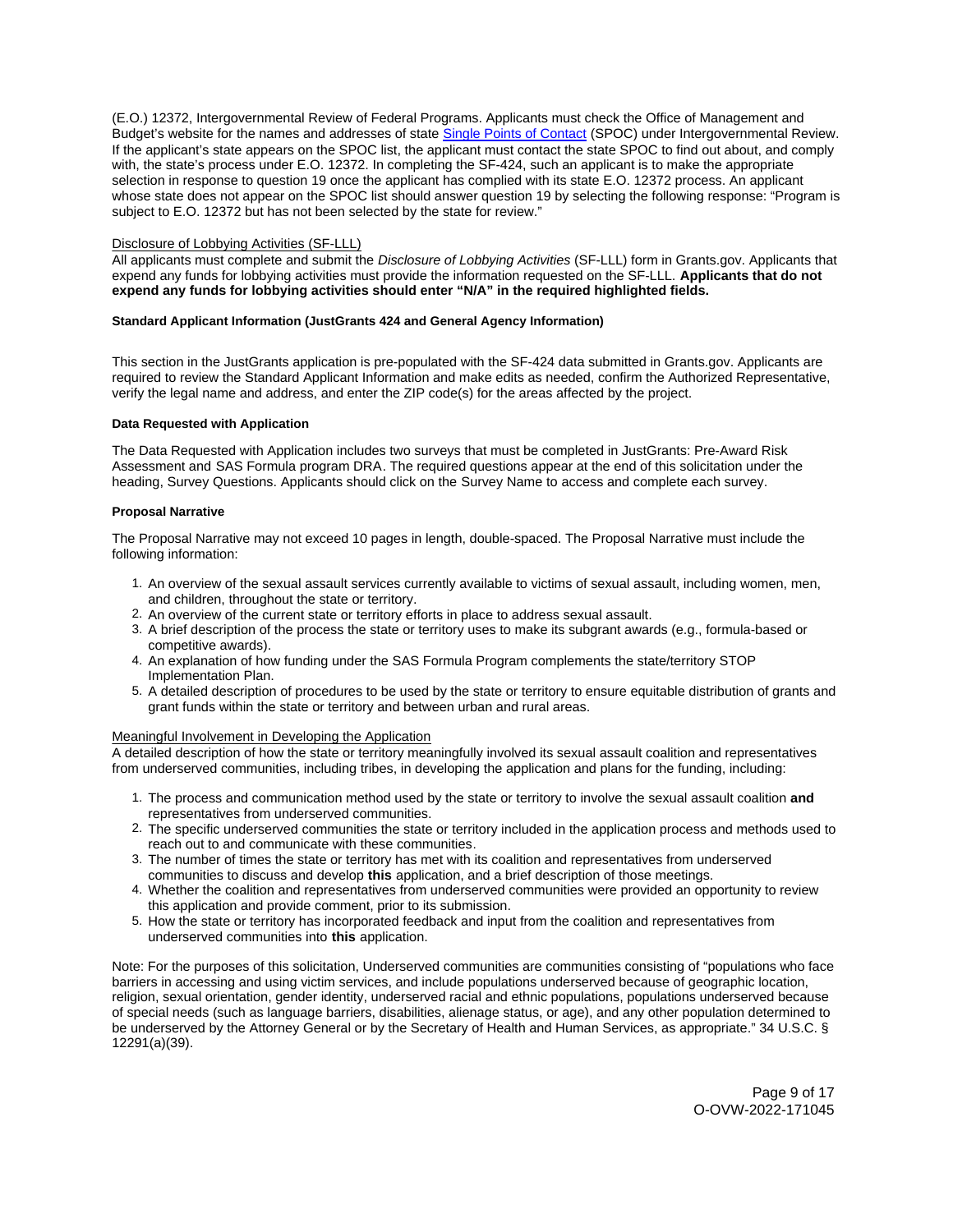#### <span id="page-9-0"></span>Meaningful Involvement in Implementing the Plans

A detailed description of how the state or territory will meaningfully involve the sexual assault coalition and representatives from underserved communities, including tribes, in implementing the plans of the state or territory to administer the SAS Formula Program, including:

- 1. How the state or territory will work with the coalition and representatives from underserved communities to design a plan for distributing the subgrant funds.
- 2. The specific underserved communities the state or territory anticipates including in the implementation process.
- 3. The methods that will be used to reach out to the underserved communities to ensure their active participation in the implementation of the plans to administer the SAS Formula Program funds.
- 4. The role of the state coalition and representatives from underserved communities in the implementation of the plans to administer the program, such as review of solicitations, outreach to potential applicants, and assistance with peer review.

#### **Budget and Associated Documentation**

## **Funding Restrictions**

The following information is provided to allow applicants to develop an application and administer grant funds consistent with program requirements. OVW awards are governed by the provisions of 2 C.F.R. Part 200 and the DOJ Financial [Guide,](https://www.justice.gov/ovw/page/file/1298396/download) which include information on allowable costs, methods of payment, audit requirements, accounting systems, and financial records. The issuance and monitoring of subawards must meet the requirements of 2 C.F.R. § 200.332, which includes oversight of subrecipient spending and monitoring performance measures and outcomes attributable to grant funds. Under 34 U.S.C. 12511(b)(2)(A), states are allowed up to 5% of the SASP Formula Program award for administrative costs, which includes things like developing the solicitation and management of subawards.

#### Unallowable Costs

The costs associated with the activities listed below are unallowable.

- 1. Lobbying.
- 2. Fundraising.
- 3. Purchase of real property.
- 4. Physical modifications to buildings, including minor renovations (such as painting or carpeting).
- 5. Construction.

#### Food and Beverage/Costs for Refreshments and Meals

Generally, food and beverage costs are **not** allowable. Recipients must receive prior approval to use grant funds to provide a working meal and/or refreshments at a meeting, conference, training, or other event; OVW may provide such approval if one of the following applies:

- 1. The location of the event is not in close proximity to food establishments, despite efforts to secure a location near reasonably priced and accessible commercial food establishments.
- 2. Not serving food will significantly lengthen the day or necessitate extending the meeting to achieve meeting outcomes.
- 3. A special presentation at a conference requires a plenary address where there is no other time for food to be obtained.
- 4. Other extenuating circumstances necessitate the provision of food.

Justification for an exception listed above must be submitted to OVW with the request for prior approval. For additional information on restrictions on food and beverage expenditures, see [OVW conference cost planning.](https://www.justice.gov/ovw/conference-planning)

#### Conference Planning and Expenditure Limitations

Applicants must comply with all requirements (including specific cost limits and prior approval and reporting requirements, where applicable) governing the use of federal funds for expenses related to conferences (which is defined to include meetings, retreats, seminars, symposiums, training, and other similar events), and costs of attendance at such events. Information on conference planning, minimization of costs, and conference reporting is available at [OVW conference cost](https://www.justice.gov/ovw/conference-planning)  [planning.](https://www.justice.gov/ovw/conference-planning)

## **Pre-Agreement Cost**

OVW generally does not allow pre-award costs. Costs incurred prior to the start date of the award may not be charged to the project unless the recipient receives prior approval from OVW. See the [DOJ Financial Guide](https://www.justice.gov/ovw/file/1030311/download) for more information on pre-award costs.

> Page 10 of 17 O-OVW-2022-171045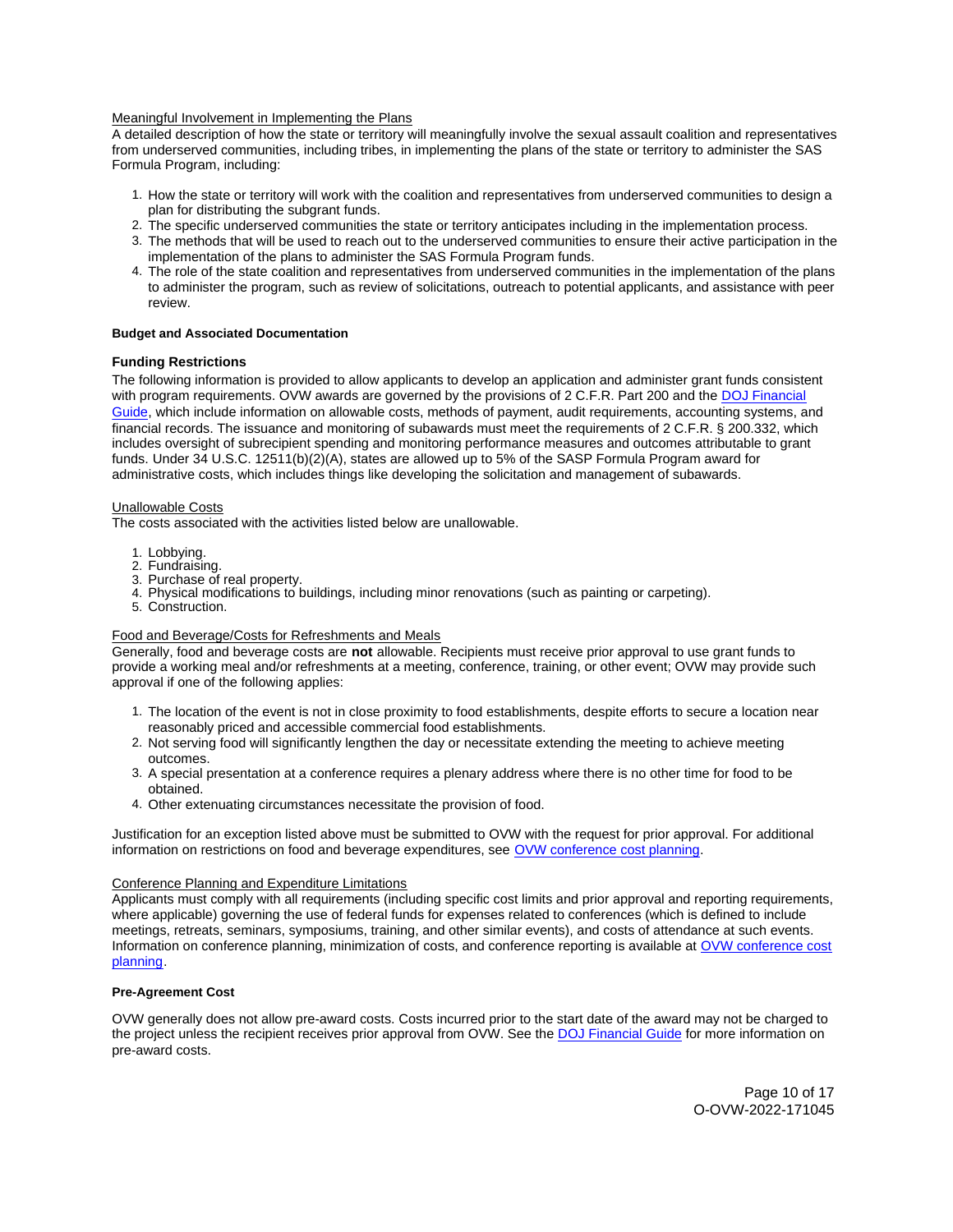#### <span id="page-10-0"></span>**Indirect Cost Rate Agreement (if applicable)**

Applicants that intend to charge indirect costs through the use of a negotiated indirect cost rate must have a current, signed, federally-approved indirect cost rate agreement and must upload and attach a copy of the agreement to their application in JustGrants. State, local, and tribal governments that have never received a federally-approved indirect cost rate and receive less than \$35 million in direct federal funding per year may elect to charge a de minimis rate of 10% of modified total direct costs, which may be used indefinitely.

Organizations that wish to negotiate an indirect cost rate should contac t OVW's Grants Financial Management Division at [OVW.GFMD@usdoj.gov](mailto:OVW.GFMD@usdoj.gov) or 1-888-514-8556 for more information.

#### **Additional Application Components**

The following components should be included with the application. Failure to supply this information may result in a delay in access to funds. Some components will be generated during the application submission process while others will be uploaded and attached to the application in JustGrants.

#### **Letter of Assurance Regarding Meaningful Involvement**

Pursuant to 34 U.S.C. § 12511(b)(3)(B)(i), in addition to the proposal narrative information on meaningful involvement, applicants must submit a letter from the **state or territorial administering agency** assuring that it will meaningfully engage with and include participation from the state/territorial sexual assault coalition or dual coalition, and representatives from underserved communities, in the implementation of state or territory plans to administer the SAS Formula Program. Letters must be submitted on the administering agency's letterhead, be signed and dated by an Authorized Representative, and be uploaded as an attachment in JustGrants. A sample letter can be found on the [OVW website.](https://www.justice.gov/ovw/resources-applicants) States and territories are also encouraged to seek input from rape crisis centers and other sexual assault programs in their application and implementation processes.

#### **Confidentiality Notice Form**

All applicants are required to acknowledge that they have received notice that grantees and subgrantees must comply with the confidentiality and privacy requirements of VAWA, as amended. Applicants must upload and attach, under Additional Attachments in JustGrants, the completed acknowledgement form available on the [OVW website.](http://www.justice.gov/sites/default/files/ovw/pages/attachments/2015/01/20/confidentiality_acknowledgement_form_42015.pdf) This form must be signed by the Authorized Representative.

## **Letter of Nonsupplanting**

Applicants must attach a letter to OVW's Director, signed by the Authorized Representative, certifying that federal funds will not be used to supplant non-federal funds should a grant award be made. A sample letter is available on the  $OVM$ [website](https://www.justice.gov/ovw/resources-applicants).

#### **Disclosures and Assurances**

Review, complete, and submit all disclosures, assurances, and certifications as described below.

#### **Disclosure of Lobbying Activities**

All applicants must complete and submit the Disclosure of Lobbying Activities (SF-LLL) form in [Grants.gov](https://Grants.gov) before beginning the application process in JustGrants.

#### **DOJ Certified Standard Assurances**

Applicants must read and acknowledge the DOJ Certified Standard Assurances in JustGrants.

## **DOJ Certifications Regarding Lobbying; Debarment, Suspension and Other Responsibility Matters; and Drug-Free Workplace Requirements**

Applicants must read and acknowledge these DOJ certifications in JustGrants.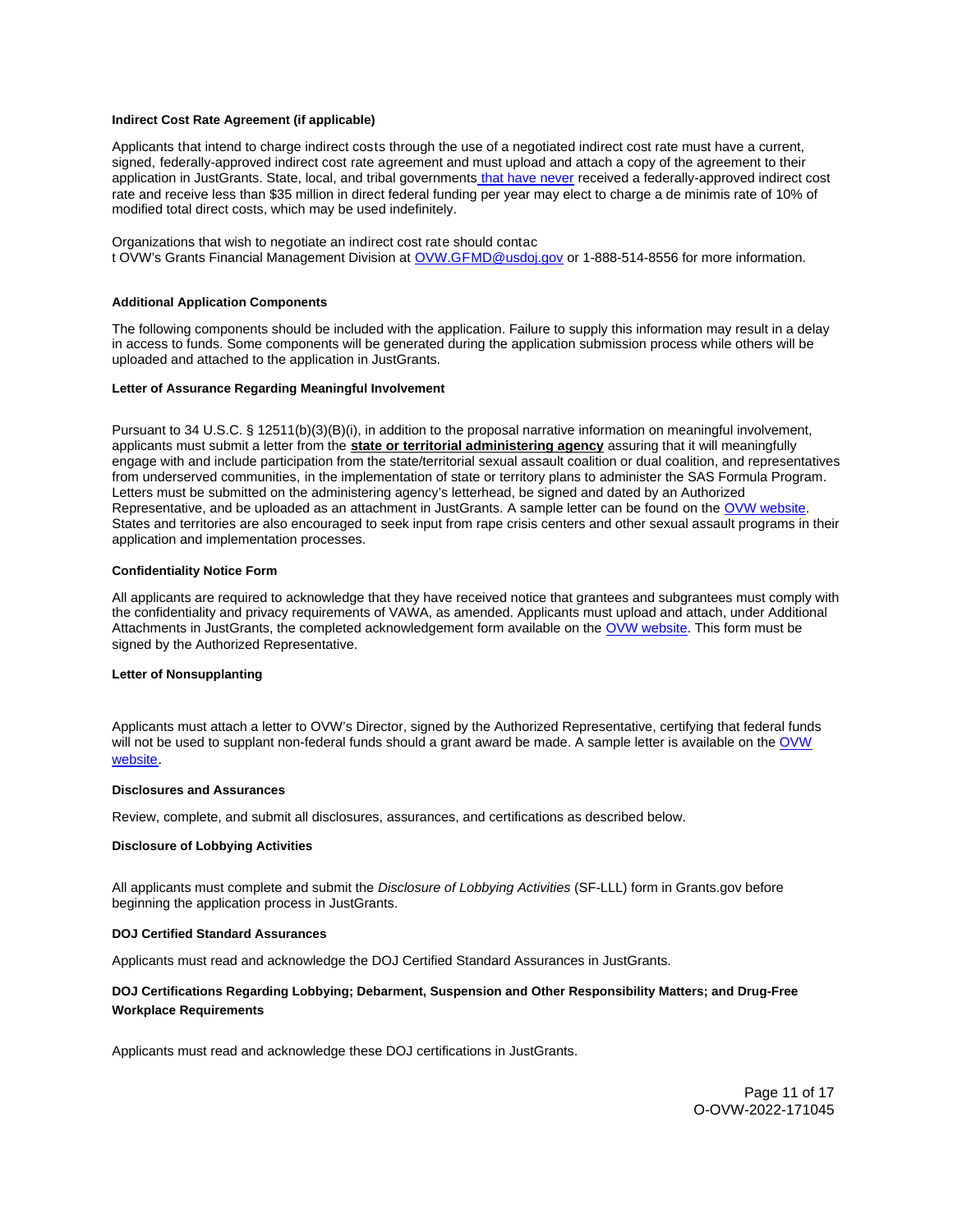#### <span id="page-11-0"></span>**How to Apply**

Applications must be submitted electronically via [Grants.gov](https://Grants.gov) and JustGrants. Applicants that are unable to submit electronically must follow the instructions below under OVW Policy on Late Submissions. See **Submission Dates and Times** below for a list of steps for registering with all required systems and deadlines for completing each step.

## **Unique Entity Identifier and System for Award Management (SAM)**

Federal regulations require that an applicant for federal funding: (1) be registered in SAM before submitting its application; (2) provide a valid Unique Entity Identifier (UEI) in its application; and (3) continue to maintain an active SAM registration with current information at all times during which it has an active federal award or an application or plan under consideration by a federal awarding agency. In addition, OVW may not make an award to an applicant until the applicant has complied with all applicable unique entity identifier and SAM requirements and, if an applicant has not fully complied with these requirements by the time OVW is ready to make an award, then OVW may determine that the applicant is not qualified to receive an award. See 2 C.F.R. §§ 25.200, 25.205.

The Unique Entity ID (SAM) is a 12-character alpha-numeric value and once issued, will not change. Entities that are currently registered in SAM.gov already have a Unique Entity ID (SAM) which can be viewed in SAM.gov. SAM centralizes information about grant recipients and also provides a central location for grant recipients to change organizational information. [Grants.gov](https://Grants.gov) uses SAM to establish roles and IDs for electronic submission of grant applications.

If the applicant already has an Employer Identification Number (EIN), the SAM registration will take **up to two weeks to process**. If the applicant does not have an EIN, then **the applicant should allow two to five weeks for obtaining an EIN from the Internal Revenue Service. There is no fee associated with these processes. These processes cannot be expedited.** OVW strongly discourages applicants from paying a third party to apply or register on their behalf in an attempt to expedite these processes. To ensure all applicants are able to apply by the deadline for this solicitation, applicants must have registered online with the SAM and with [Grants.gov](https://Grants.gov) no later than April 21, 2022.

#### **Submission Dates and Time**

After applicants register with SAM, they can begin the [Grants.gov](https://Grants.gov) registration process. The applying organization must complete the [Grants.gov](https://Grants.gov) registration process prior to beginning an application for a federal grant. The E-Business Point of Contact (E-Biz POC) must register the applicant organization with [Grants.gov](https://Grants.gov). The E-Biz POC oversees the applicant's [Grants.gov](https://Grants.gov) transactions and assigns the Authorized Organization Representative (AOR). The AOR submits the SF-424 and SF-LLL to [Grants.gov](https://Grants.gov) and must register with [Grants.gov](https://Grants.gov) as well. In some cases the E-Biz POC is also the AOR for the applicant. Complete instructions can be found on the [Grants.gov website.](https://www.grants.gov/web/grants/applicants/registration.html)

In JustGrants, each applying entity will have an assigned Entity Administrator who is responsible for managing entity-level information and assigning roles in the system. The Entity Administrator is also the E-Biz POC designated in SAM.gov. See the [JustGrants website](https://justicegrants.usdoj.gov/) for more information on registering with JustGrants.

It is the applicant's responsibility to ensure that the application is complete and submitted by the deadline. Failure to meet the submission deadline will result in a delay in access to funds. Applicants should refer to the list below to ensure that all required steps and deadlines are met.

#### **Applicant Actions with Required Dates/Deadline**

- 1. **Register directly in SAM.gov by April 21, 2022 and be assigned a Unique Entity ID (SAM) upon registration. Access the SAM online registration through the SAM homepage and follow the online instructions for new SAM users. Entities must update or renew their SAM registration at least once a year to maintain an active status.**
- 2. **Register with [Grants.gov](https://Grants.gov) by April 21, 2022. Once the SAM registration is active, the applicant will be able to complete the [Grants.gov](https://Grants.gov) registration.**
- 3. **If necessary, request hardcopy submission by May 5, 2022.** Applicants that cannot submit an application electronically due to lack of internet access must contact the program at 202-307-6026 or [OVWSASP.Formula@usdoj.gov](http://ovwsasp.formula@usdoj.gov) to request permission to submit a hardcopy application.
- 4. **Download updated version of Adobe Acrobat at least 48 hours before the [Grants.gov](https://Grants.gov) deadline.** Applicants are responsible for ensuring that the most up-to-date version of Adobe Acrobat is installed on all computers that may be used to download the solicitation and to submit the SF-424 and SF-LLL on [Grants.gov](https://Grants.gov). Go to the [Adobe Software](https://www.grants.gov/web/grants/applicants/adobe-software-compatibility.html)  [Compatibility](https://www.grants.gov/web/grants/applicants/adobe-software-compatibility.html) page to verify that the Adobe software version is compatible with [Grants.gov.](http://www.grants.gov) **Submit the SF-424 and SF-LLL in [Grants.gov](https://Grants.gov) as early as possible, but no later than 24 – 48 hours prior to**

**the [Grants.gov](https://Grants.gov) deadline.** Applicants may find this funding opportunity on [Grants.gov](https://Grants.gov) by using the CFDA/Assistance Listing number, [Grants.gov](https://Grants.gov) opportunity number, or the title of this solicitation, all of which can be found on the cover page. Submitting the SF-424 and SF-LLL well ahead of the [Grants.gov](https://Grants.gov) deadline provides time to

> Page 12 of 17 O-OVW-2022-171045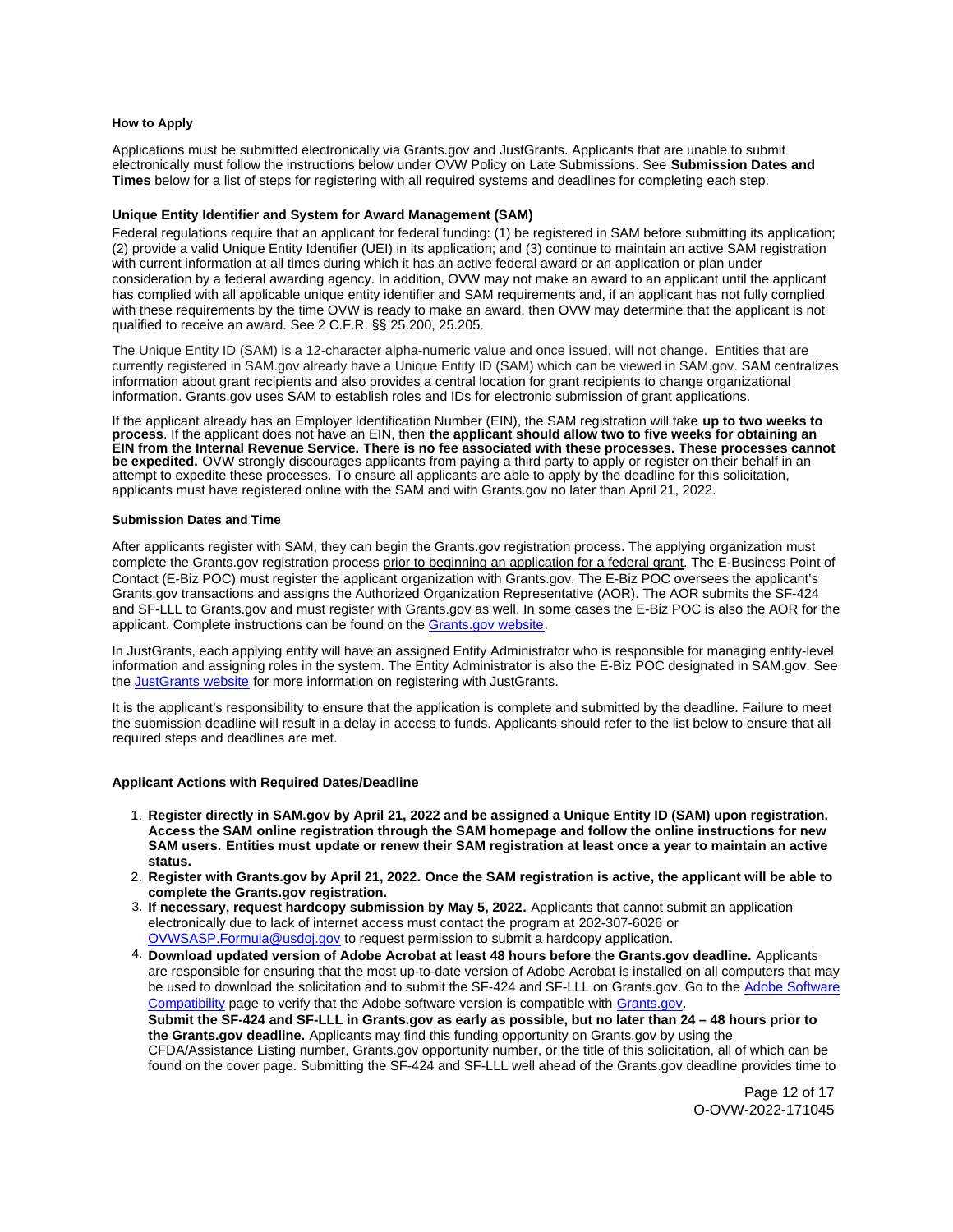<span id="page-12-0"></span>correct any rejections. The [Grants.gov](https://Grants.gov) Workspace Status will change from "In Progress" to "Submitted" once the application has been successfully submitted in [Grants.gov.](https://Grants.gov) Within 48 hours after submitting the application in [Grants.gov,](https://Grants.gov) the applicant should receive four notifications from [Grants.gov](https://Grants.gov) (i.e., submission receipt, validation receipt, grantor agency retrieval receipt, and agency tracking number assignment). Note: It is possible to receive the submission receipt and then receive a rejection notice a few minutes or hours later.

- 6. **Register the Entity Administrator and the Application Submitter with JustGrants as early as possible but no later than 48-72 hours before the JustGrants deadline.** Within 24 hours AFTER receiving a confirmation email from [Grants.gov](https://Grants.gov), the applicant will receive an email from **DIAMD-NoReply@usdoj.gov** with instructions on how to create a JustGrants account. Once registered in JustGrants, the Application Submitter will receive an emailed link to complete the rest of the application in JustGrants. The Entity Administrator also will need to log into JustGrants to review and invite the applicant's Authorized Representative(s) before an application can be submitted. More information on JustGrants roles is available on the [JustGrants website.](https://justicegrants.usdoj.gov/getting-started#secureOnboarding)
- 7. **Submit the complete application package at least 24 48 hours prior to the JustGrants deadline.** Some of the application components will be entered directly into JustGrants, and others will require uploading attached documents. Therefore, applicants will need to allow ample time before the JustGrants deadline to prepare each component. Applicants may save their progress in the system and revise the application as needed prior to hitting the Submit button at the end of the application in JustGrants. The Application Submitter, Entity Administrator, and Authorized Representative(s) will receive an email from JustGrants confirming submission of the application.
- 8. **Confirm application receipt:** Applicants should closely monitor their email and JustGrants accounts for any notifications from [Grants.gov](https://Grants.gov) or JustGrants about a possible failed submission. The user who is authorized to submit applications on behalf of the organization is the one who will receive these notifications. OVW does not send out these notifications, nor does OVW receive a copy of these notifications. It is the applicant's responsibility to notify OVW of any problems with the application submission process. **Submitting the application components at least 48 hours before each deadline ([Grants.gov](https://Grants.gov) or JustGrants, as applicable) will enable the applicant to receive notice of a failed submission and provide an opportunity to correct the error before the applicable deadline.**

## **OVW Policy on Late Submissions/Other Submission Requirements**

To ensure timely award processing, applicants must submit the application by May 12, 2022. Applicants anticipating late submission should contact OVW at [OVWSASP.Formula@usdoj.gov](http://ovwsasp.formula@usdoj.gov) to provide an explanation for the delay and an anticipated submission date. Submitting the application after the deadline may result in a delay in access to funds.

## **Application Review Information**

#### **Criteria, Review, and Review Process**

This is a formula grant program; therefore, applications are not subject to a peer review. Applications are subject, however, to a programmatic review to ensure that the application is complete and meets applicable statutory, regulatory, and other program requirements as described in this solicitation. Applicants must submit all information requested in the Application Contents and Additional Required Information sections of this solicitation. If any required elements are missing, OVW will contact the applicant to request prompt submission of relevant documents. Failure to include required information at the time of submission may result in a delay in funding.

Each OVW grantee agrees to follow the financial and administrative requirements in the [DOJ Financial Guide](https://www.justice.gov/ovw/page/file/1298396/download) as a condition of receiving grant funding. If OVW determines that a current grantee has violated any of the requirements of the [DOJ Financial Guide,](https://www.justice.gov/ovw/page/file/1298396/download) the grantee may experience a delay in funding or may have additional conditions placed on its award under this solicitation.

Prior to making an award, OVW is required to review and consider any information about applicants included in the designated integrity and performance system accessible through SAM (currently the Federal Award Performance and Integrity Information System or FAPIIS). Applicants may review and comment on information in FAPIIS about themselves that another federal awarding agency has previously entered. OVW will consider the applicant's comments as well as other information available in FAPIIS in making its judgment about the risk posed by making an award to the applicant as described in 2 C.F.R. § 200.206.

#### High-Risk Grantees

Based on DOJ's assessment of each grantee with regard to current or previous funding, unresolved audit issues, delinquent programmatic and fiscal reporting, and prior performance, a grantee may be designated "high-risk." Awards to high-risk grantees may carry special conditions such as increased monitoring and/or prohibitions on drawing down funds until certain requirements are met. High-risk grantees with substantial or persistent performance or compliance issues, long-standing open audits, or open criminal investigations may not be considered for funding.

> Page 13 of 17 O-OVW-2022-171045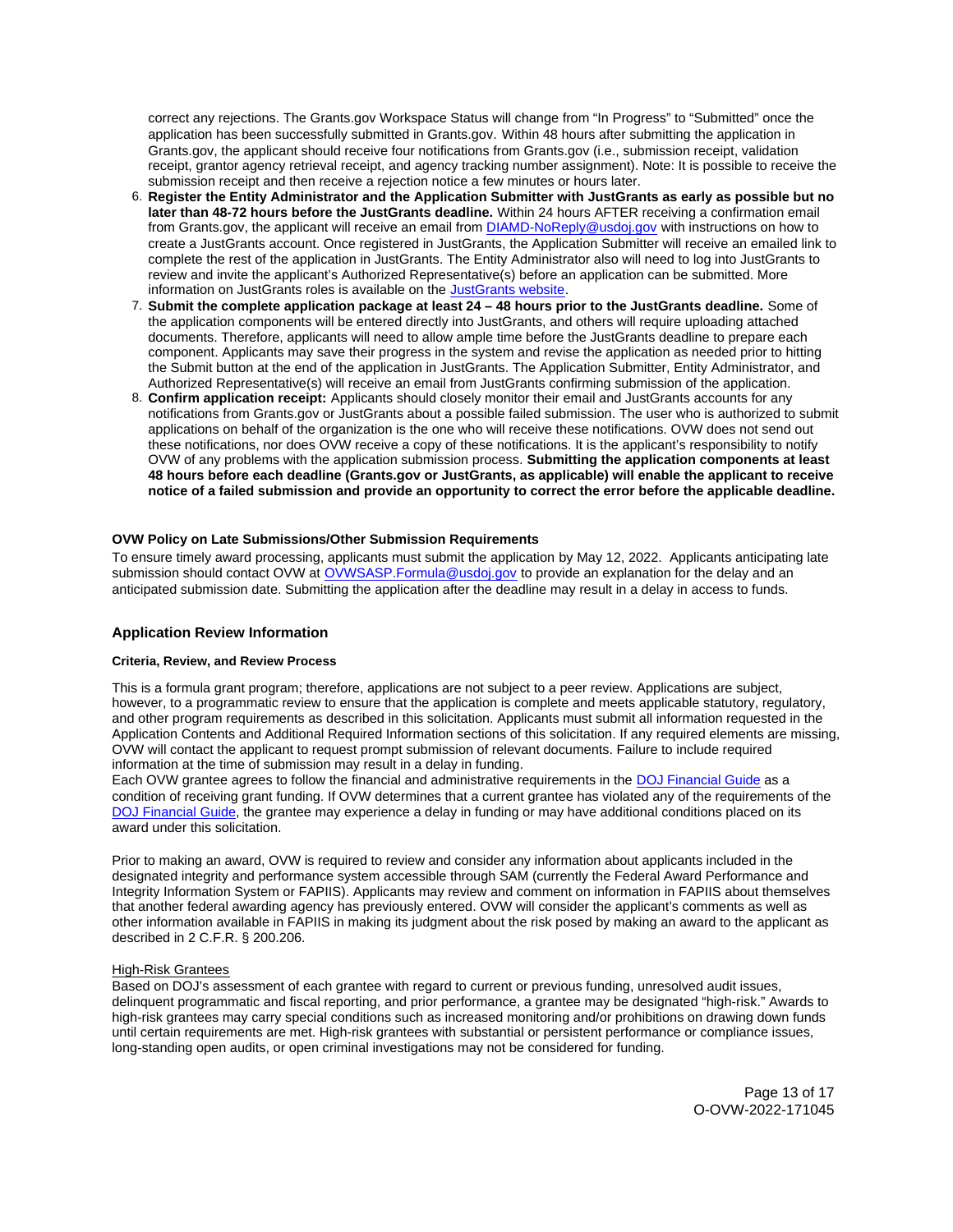## <span id="page-13-0"></span>**Anticipated Announcement and Federal Award Dates**

It is anticipated that all applicants will receive an award notification by October 1, 2022. The anticipated award start date will be August 1, 20122.

## **Federal Award Administration Information**

#### **Federal Award Notices**

Successful applicants will receive OVW award notifications electronically from JustGrants (not [Grants.gov](https://Grants.gov)). Recipients will be required to log into JustGrants to review and accept the award. The Authorized Representative must acknowledge having read and understood all sections of the award instrument and submit the required declaration and certification to accept the award; these steps will be completed electronically in JustGrants.

## **Administrative, National Policy, and Other Legal Requirements**

#### Information for All Federal Award Recipients

Applicants selected for awards must agree to comply with additional legal, administrative, and national policy requirements. OVW strongly encourages applicants to review the information pertaining to these additional requirements prior to submitting an application. This information can be found in the section of the [Solicitation Companion Guide](https://www.justice.gov/ovw/resources-applicants) entitled "Post-Award Requirements for All Federal Award Recipients."

Terms and conditions for OVW awards are available on the [OVW website.](https://www.justice.gov/ovw/award-conditions) These terms are subject to change prior to the issuance of the awards.

## Violence Against Women Act Non-Discrimination Provision

The Violence Against Women Reauthorization Act prohibits OVW grantees from excluding, denying benefits to, or discriminating against any person on the basis of actual or perceived race, color, religion, national origin, sex, gender identity, sexual orientation, or disability in any program or activity funded in whole or in part by OVW. Recipients may provide sex-segregated or sex-specific programming if doing so is necessary for the essential operation of a program, so long as the recipient provides comparable services to those who cannot be provided with the sex-segregated or sexspecific programming. Additional information on the civil rights obligations of OVW funding recipients can be found in the [Solicitation Companion Guide](https://www.justice.gov/ovw/resources-applicants) under "Civil Rights Compliance."

#### Accessibility

Recipients of OVW funds must comply with applicable federal civil rights laws, which, among other things, prohibit discrimination on the basis of disability and national origin. Compliance with these laws includes taking reasonable steps to ensure that persons with limited English proficiency have meaningful access to recipients' programs and activities and that these programs and activities are readily accessible to individuals with disabilities. More information on these obligations is available in the [Solicitation Companion Guide](https://www.justice.gov/ovw/resources-applicants) under "Civil Rights Compliance."

#### **General Information about Post-Federal Award Reporting Requirements**

OVW grantees are required to submit semi-annual performance reports and quarterly Federal Financial Reports (SF-425). Appropriate performance report forms will be provided to all applicants selected for an award. Forms will be submitted electronically. Future awards and fund drawdowns may be withheld if reports are delinquent. For more information on post award reporting requirements, including requirements for certain recipients to report information on civil, criminal, and administrative proceedings in FAPIIS, see the [Solicitation Companion Guide](https://www.justice.gov/ovw/resources-applicants) and the award condition on recipient integrity and performance matters available on the [OVW website.](https://www.justice.gov/ovw/award-conditions)

## **Federal Awarding Agency Contact(s)**

For assistance with the requirements of this solicitation, contact the following:

- Programmatic questions, contact this program at 202-307-6026 or [OVWSASP.Formula@usdoj.gov](http://ovwsasp.formula@usdoj.gov)
- Financial questions, contact 888-514-8556 or [ovw.gfmd@usdoj.gov](mailto:ovw.gfmd@usdoj.gov)
- Technical questions:
	- [Grants.gov](https://Grants.gov) Applicant Support at 800-518-4726 or support@grants.gov
		- OVW JustGrants Support at 1-866-655-4482 or [OVW.JustGrantsSupport@usdoj.gov](mailto:OVW.JustGrantsSupport@usdoj.gov)

Page 14 of 17 O-OVW-2022-171045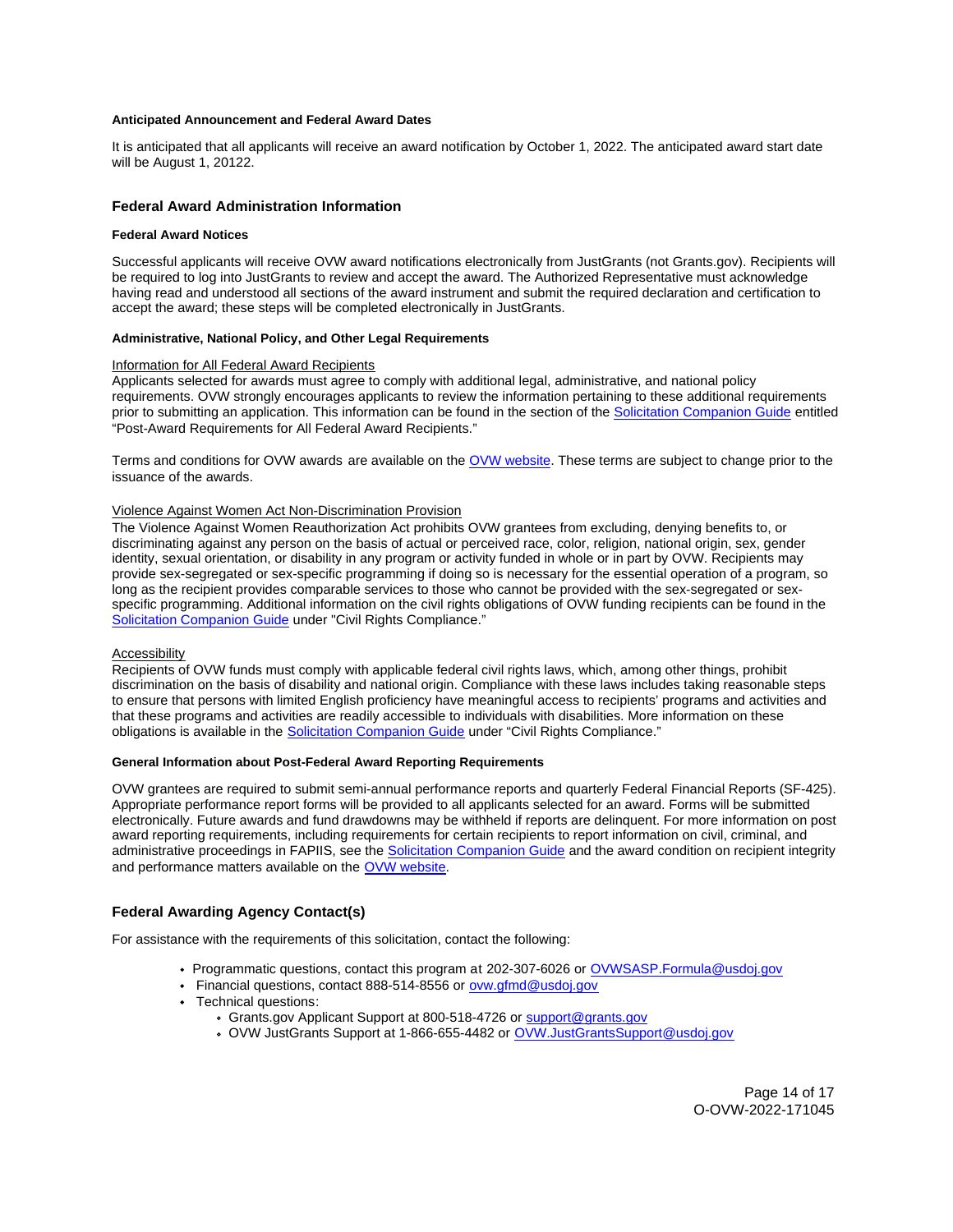## <span id="page-14-0"></span>**Other Information**

## **Public Reporting Burden- Paper Work Reduction Act Notice**

Under the Paperwork Reduction Act, a person is not required to respond to a collection of information unless it displays a currently valid OMB control number. OVW tries to create forms and instructions that are accurate, can be easily understood, and impose the least possible burden on applicants. The estimated average time to complete and file this form is 30 hours. Comments regarding the accuracy of this estimate or suggestions for simplifying this form can be submitted to the Office on Violence Against Women, U.S. Department of Justice, 145 N Street, NE, Washington, DC 20530.

#### **Note: Any materials submitted as part of an application may be released pursuant to a request under the Freedom of Information Act.**

#### **Application Checklist**

| <b>Application Document</b>                                               | <b>Date Completed</b> |
|---------------------------------------------------------------------------|-----------------------|
| 1. Application for Federal Assistance: SF-424.                            |                       |
| 2. Disclosure of Lobbying Activities (SF-LLL).                            |                       |
| 3. Surveys:<br>a. Pre-Award Risk Assessment<br>b. SAS Formula Program DRA |                       |
| 4. Proposal Narrative.                                                    |                       |
| 5. Letter of Assurance Regarding Meaningful Involvement.                  |                       |
| 6. Indirect Cost Rate Agreement (if applicable).                          |                       |
| 7. Letter of Nonsupplanting.                                              |                       |
| 8. Confidentiality Notice Form.                                           |                       |

## **Survey Questions**

## **Pre-Award Risk Assessment**

Pre-Award Risk Assessment 2

1. Will all funds awarded under this program be maintained in a manner that they will be accounted for separately and distinctly from other sources of revenue/funding? Provide a brief description of the applicant's policies and procedures that ensure funds will be tracked appropriately.

2. Does the applicant have written accounting policies and procedures? How often are these policies and procedures updated? Provide a brief list of the topics covered in the applicant's policies and procedures. OVW may request a copy for review during the application/award process or as part of the grant monitoring process.

> Page 15 of 17 O-OVW-2022-171045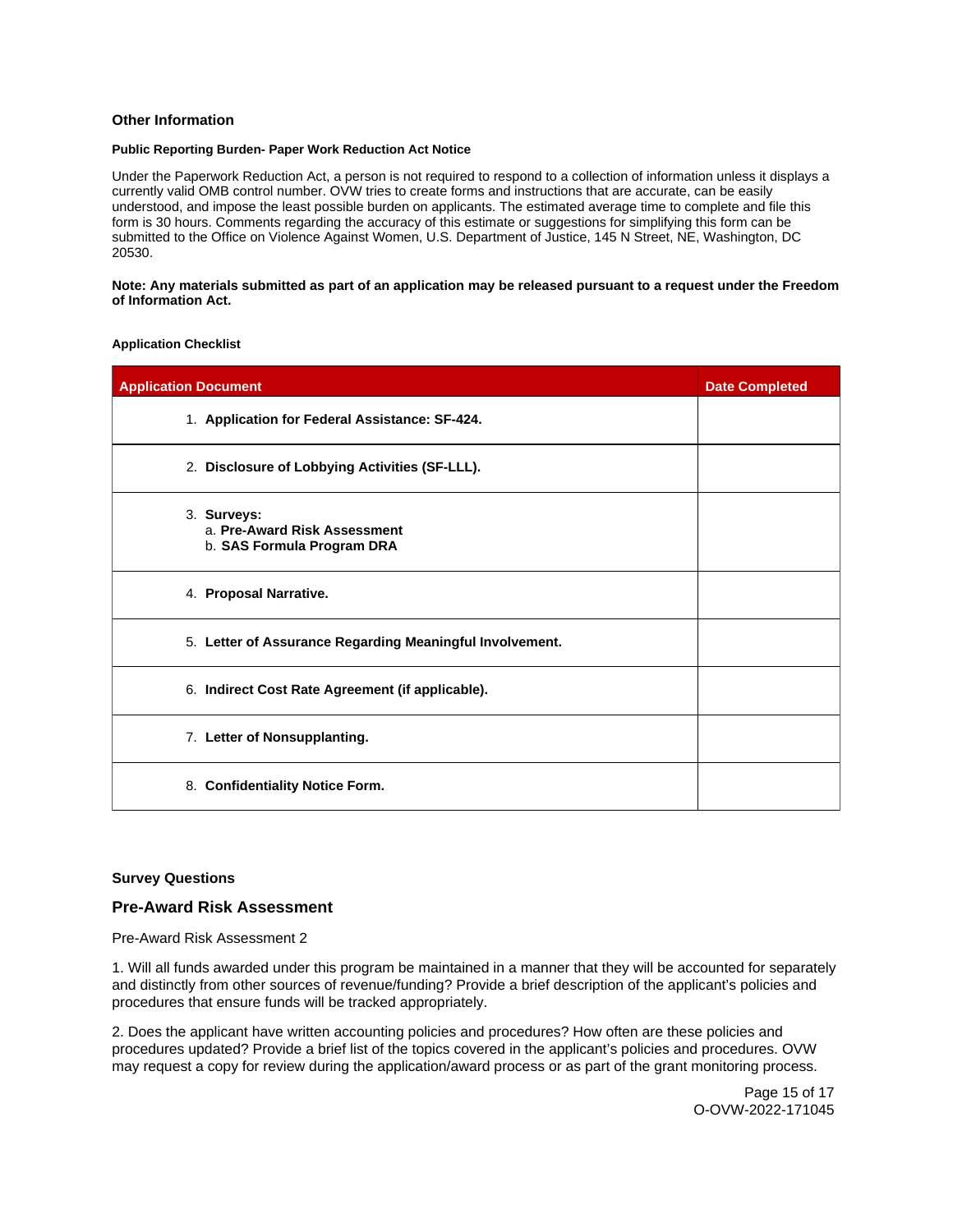3. Is the applicant's financial management system able to track actual expenditures and outlays with budgeted amounts for each grant or subgrant? Provide a brief summary of the organization's process for tracking expenditures, including tracking budgeted versus actual amounts.

4. Does the applicant have procedures in place for minimizing the time between transfer of funds from the United States Treasury and disbursement for project activities? Provide a short summary of the applicant's policy for requesting payments for grant awards.

5. Does the applicant have effective internal controls in place to ensure that federal funds are used solely for authorized purposes? Provide a brief description of the applicant's internal controls that will provide reasonable assurance that the award funds will be managed properly.

6. Does the applicant have a documented records retention policy? If so, briefly describe the policy and confirm that the policy complies with federal regulations. Information on Record Retention and Access can be found at 2 C.F.R. 200.334-200.338.

7. Does the applicant or any of its employees have any potential personal or organizational conflicts of interest related to the possible receipt of OVW award funds? Applicants are required to disclose in writing any potential conflicts of interest to their awarding agency. See 2 C.F.R. 200.112 and Chapter 3.20, Grant Fraud, Waste and Abuse, of the DOJ Financial Guide for additional information.

8. Is the individual primarily responsible for fiscal and administrative oversight of grant awards familiar with the applicable grants management rules, principles, and regulations including the Uniform Administrative Requirements, Cost Principles, and Audit Requirements for Federal Awards (2 C.F.R. Part 200)? Provide a short list of the individual's qualifications/experience. If the individual is not familiar with the applicable rules and regulations, the applicant must contact OVW's Grants Financial Management Division at 1-888-514-8556 immediately after the applicant is notified of its award to coordinate training.

9. Does the applicant have policies and procedures in place to manage subawards and monitor activities of subrecipients as necessary to ensure that subawards are used for authorized purposes, in compliance with laws, regulations, and terms and conditions of the award, and that established subaward performance goals are achieved (2 C.F.R. 200.331-200.333)? Provide a brief description of the organization's policies and procedures on subrecipient management and monitoring.

10. Does the applicant currently require employees to maintain time distribution records that accurately reflect the work performed on specific activities or cost objectives in order to support the distribution of employees' salaries among federal awards or other activities (2 C.F.R. 200.430)? Budget estimates do not qualify as support for charges to federal awards. Provide a brief description of the organization's established timekeeping policies and procedures.

11. Is the applicant designated as high risk by a federal agency outside of DOJ? (High risk includes any status under which a federal awarding agency provides additional oversight due to the applicant entity's past performance, or other programmatic or financial concerns with the applicant entity.) If so, provide the names(s) of the federal awarding agency, the date(s) the agency notified the applicant entity of the high risk designation, contact information for the high risk point of contact at the federal agency, and the reason for the high risk status, as set out by the federal agency.

## **SASP DRA**

Grant Point of Contact Information

Provide the following information for the grant point-of-contact. This person must be an employee of the applicant.

Name

Title

Address

Telephone number

Page 16 of 17 O-OVW-2022-171045